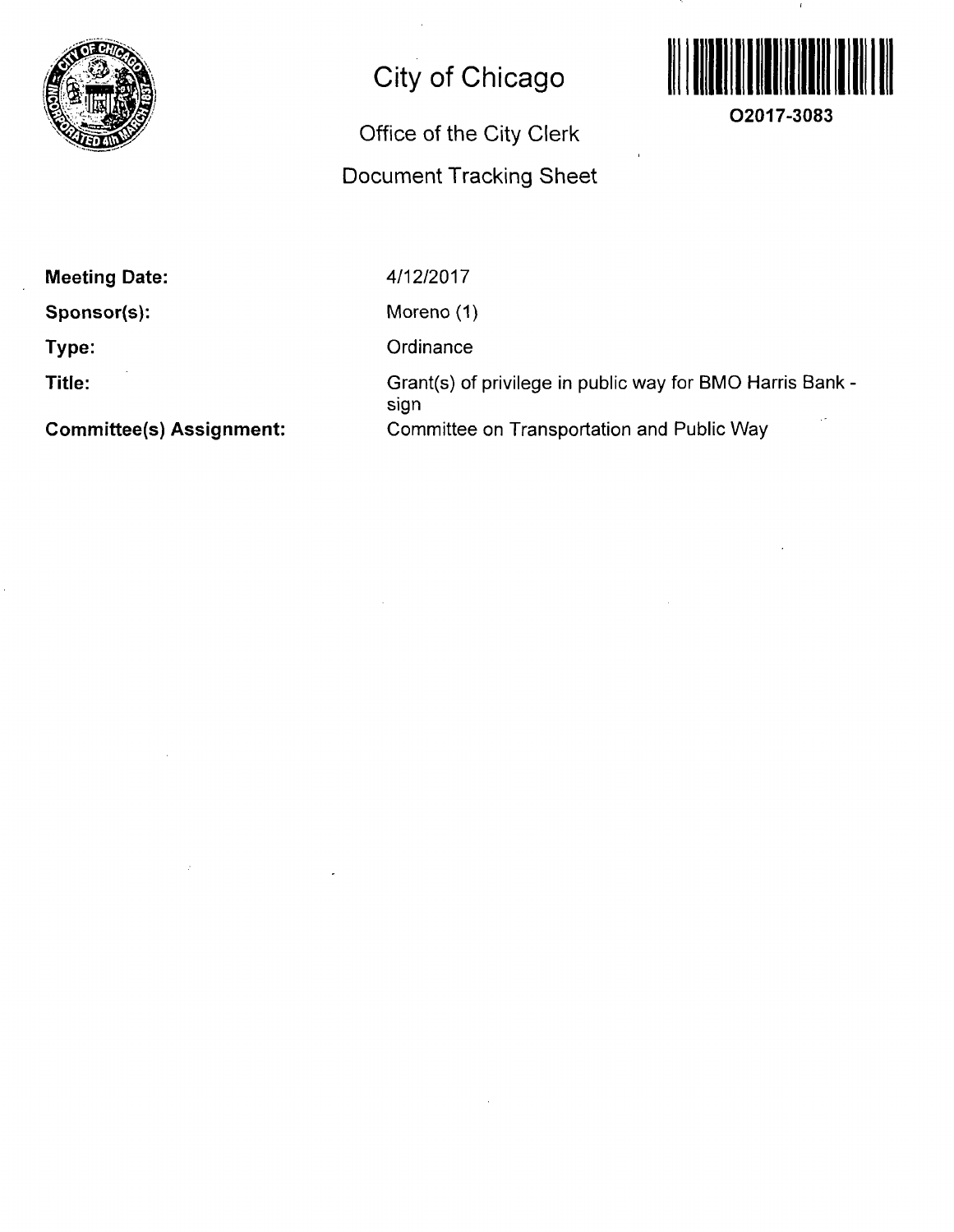Direct Intro<br>#1

**ORDINANCE** BMO HARRIS BANK Acct. No. 367785- 12 Permit No. 1127223

Be It Ordained by the City Council of the City of Chicago:

SECTION 1. Permission and authority are hereby given and granted to BMO HARRIS BANK, upon the terms and subject to the conditions of this ordinance to maintain and use two (2) sign(s) projecting over the public right-of-way attached to its premises known as 1242 N. Ashland Ave..

Said sign structure(s) measures as follows; along N. Ashland:

One (1) at twenty point two five (20.25) feet in length, two point eight three (2.83) feet in height and ten (10) feet above grade level.

One (1) at four (4) feet in length, one point eight three (1.83) feet in height and ten (10) feet above grade level.

The location of said privilege shall be as shown on prints kept on file with the Department of Business Affairs and Consumer Protection and the Office of the City Clerk.

Said privilege shall be constructed in accordance with plans and specifications approved by the Department of Transportation (Division of Project Development) and Zoning Department - Signs.

This grant of privilege in the public way shall be subject to the provisions of Section 10-28-015 and all other required provisions of the Municipal Code of Chicago.

The grantee shall pay to the City of Chicago as compensation for the privilege #1127223 herein granted the sum of four hundred (\$400.00) per annum in advance.

A 25% penalty will be added for payments received after due date.

The permit holder agrees to hold the City of Chicago harmless for any damage, relocation or replacement costs associated with damage, relocation or removal of private property caused by the City performing work in the public way.

Authority herein given and granted for a period of five (5) years from and after 02/15/2017.

Alderman <u> 1990 - John Harry Barn, mars a</u>

Proco Joe Moreno 1st Ward

 $\mathcal{C}$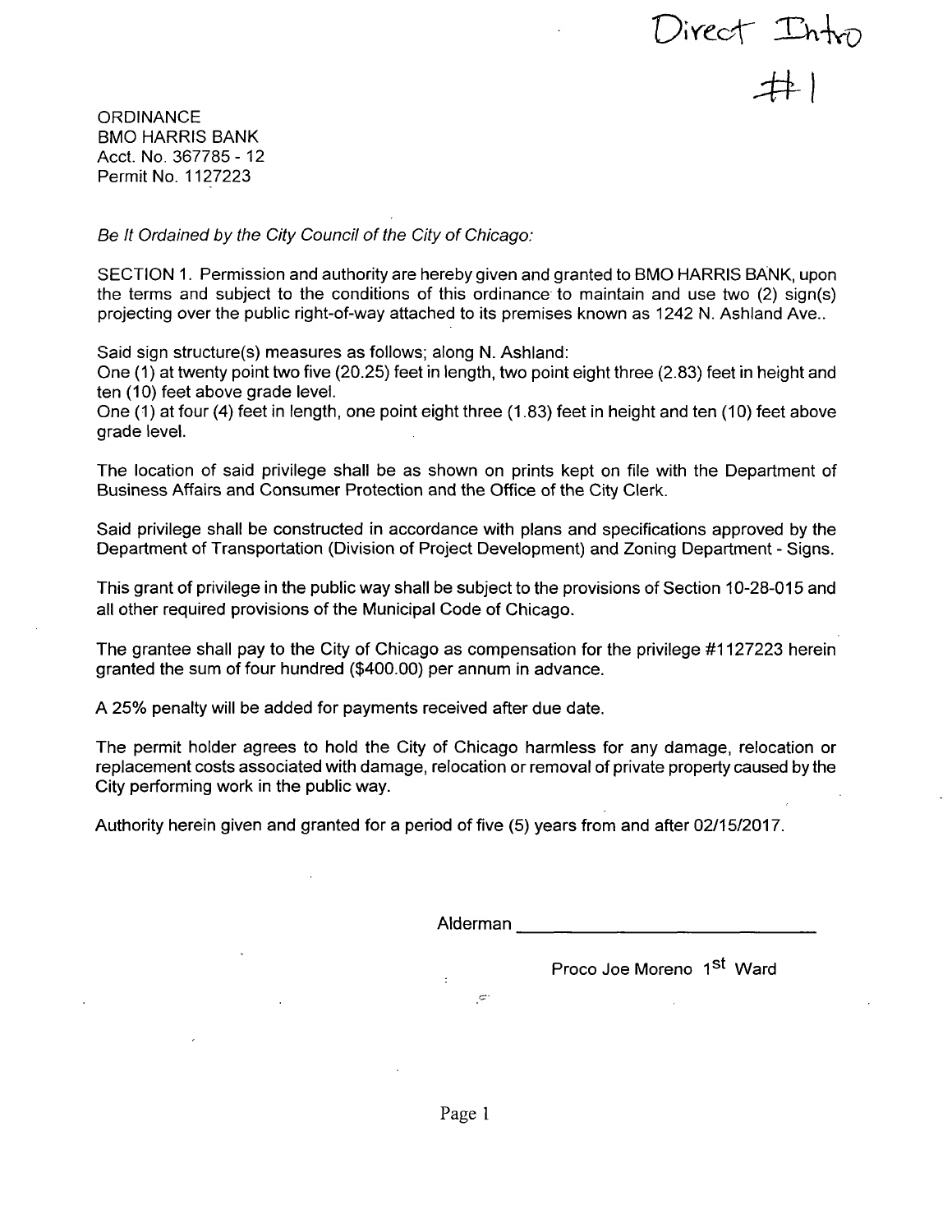